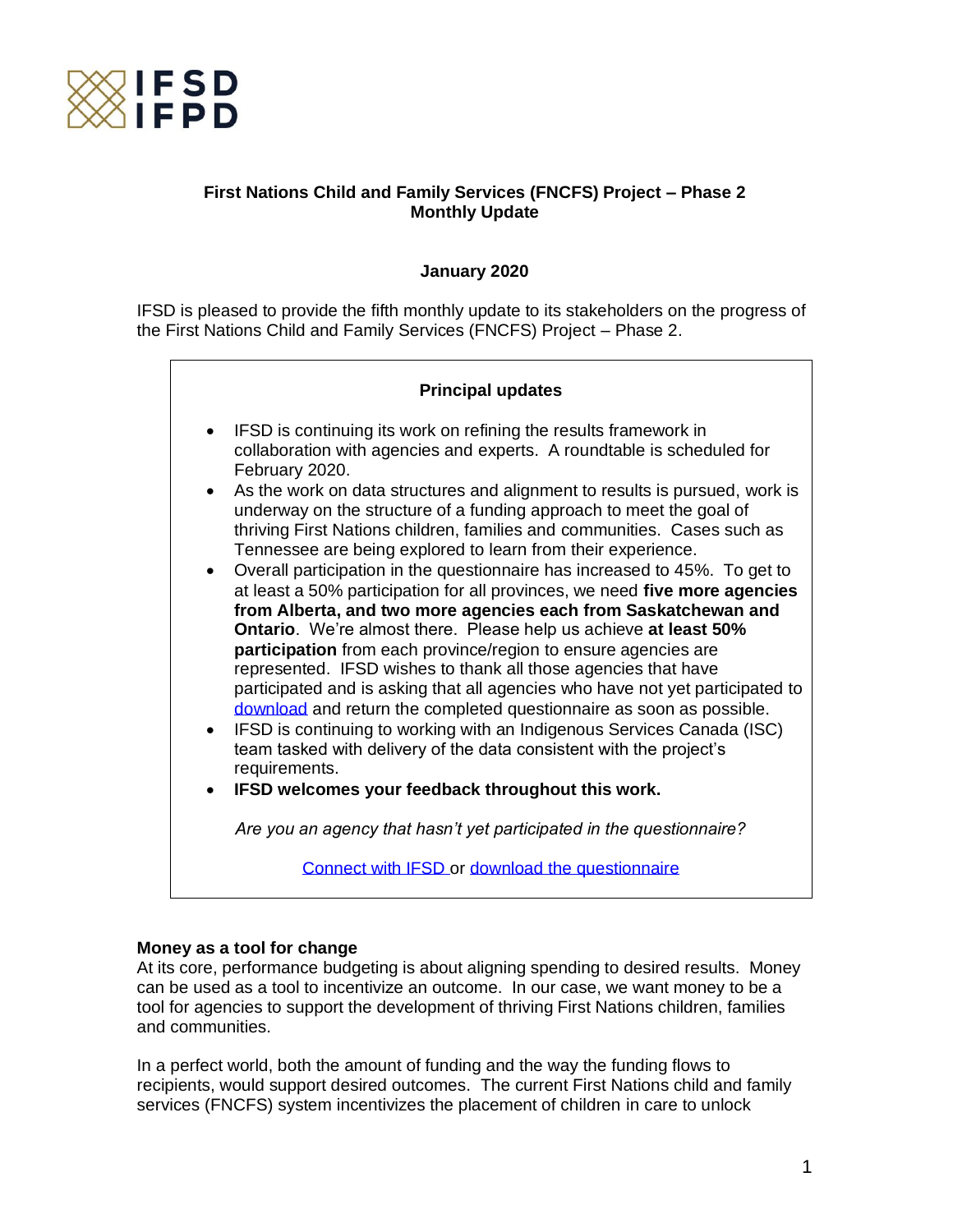

funding. While funding for prevention-focused programming and services exists and has been bolstered by the Canadian Human Rights Tribunal (CHRT) rulings, the structure of the funding system has yet to catch up to the need for a prevention-based approach to funding FNCFS.

Agencies and stakholders made it clear that agency leadership spend time trying to find ways of working around the current funding system, rather than having a system that works for them. IFSD recognizes the importance of a funding approach that enables agencies to act in the best interest of children and families. By looking to the experiences of other jurisdictions, IFSD will leverage their lessons and best practices to inform an alternative funding approach for FNCFS in Canada.

In child and family services, notably in the United States, various budgeting models have been adopted to promote permanent placements for children in care. In jurisdictions such as Tennessee, performance-based contracting has shifted the focus of service providers from system processes (*how* things are done) toward improved outcomes for children (an accountability for *results*).

IFSD had the opportunity to learn about Tennessee's model from those that developed it for the state. The State of Tennessee's approach to child welfare is premised on the goal of timely permanency for children (either through family reunification or adoption). By reducing the length of stay of a child in care, there are improved outcomes for the child and lower associated costs.

To achieve the goal of permanency, Tennessee adopted a performance-based contracting (PBC) model. In this model, providers are financially incented to promote the permanent placement of children and are benchmarked against their own performance. The state pays for a result and bills providers that do not meet their agreed targets.

There are three core components to the PBC model:

- 1) Reduce the length of stay of a child in care;
- 2) Increase rates of permanency;
- 3) Reduce rates of re-entry of children into the protection system.

Since its initial implementation in 2006, Tennessee's PBC model has proven to be costneutral for the state and has promoted a reduction in the number of children in care.

Tennessee's child welfare system is comprised of state-run apprehension services supplemented by a network of providers. The providers undertake all maintenance, placement, family-support and care services post-apprehension or contact with the child welfare system.

The program's financial information suggests that PBC is incentivizing better program practices and more stability for children by focusing on Tennessee's continuum of care. Since the start of PBC, Tennessee has been paying out more in reinvestment dollars (to providers meeting their targets), than it has required payment in penalties for not meeting them. When the model was paired with an increase in prevention-focused funding, the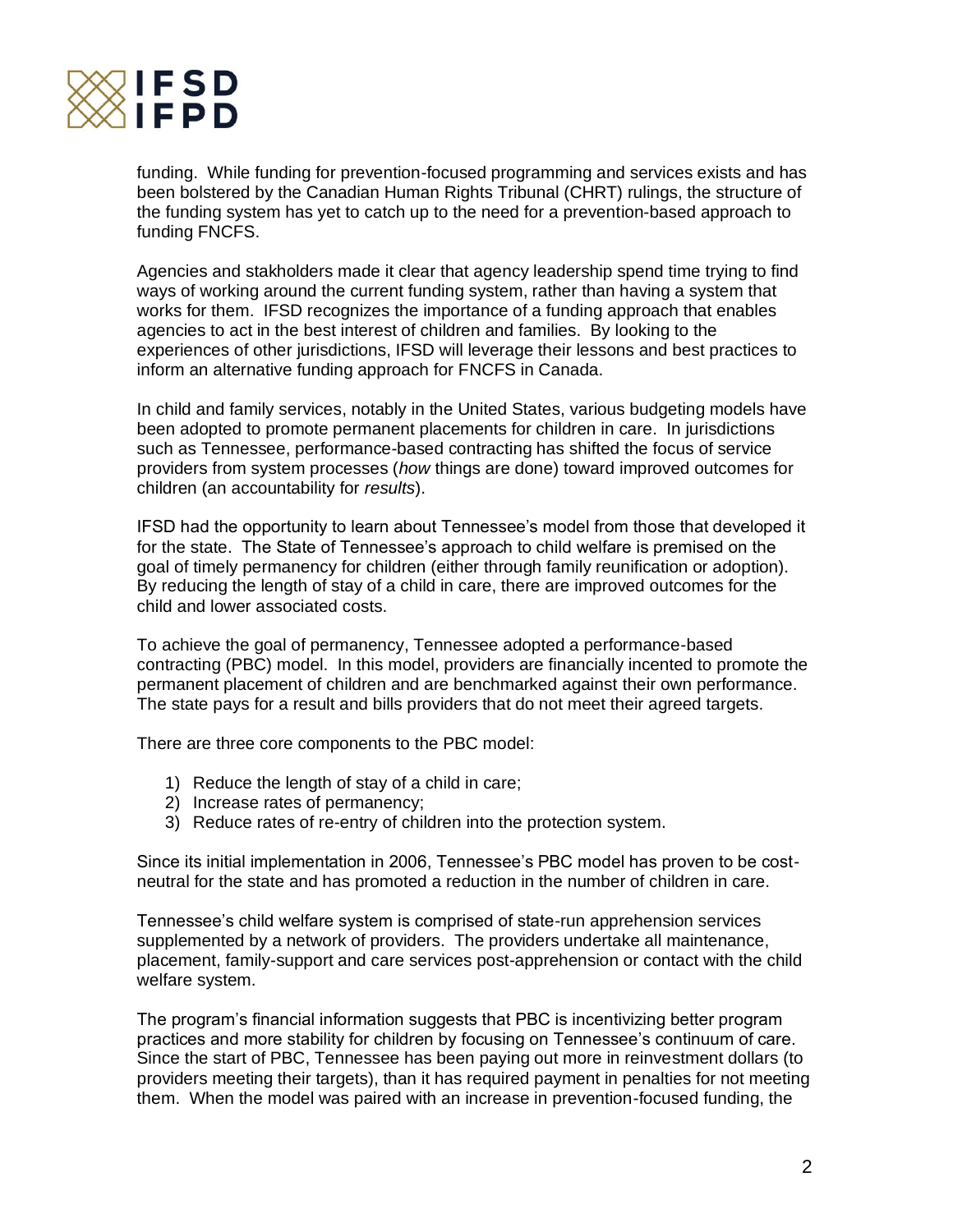

number of children in care dropped (it rose again when those prevention investments were eliminated due to state spending changes).

IFSD recognizes that there is no single model that be transposed for the unique contexts of FNCFS agencies and the communities that they serve. **There is no plan to adopt Tennessee's PBC model for Canada**. However, Tennessee offers three useful lessons for consideration as funding approaches are being considered.

First, Tennessee implemented a significant shift in its child welfare system that went from "buying beds, to buying results." We can learn from Tennessee's experience with transition by encouraging those providers ready to adapt and providing resources and support for those needing more time to adjust to the new system.

Second, Tennessee benchmarks its services provides against themselves. Comparing the activities of service providers to their own context and their own practices can be a useful point of departure when introducing a new system. Providers in Tennessee were only asked to do better than themselves; no one else. This approach helps to recognize diverse contexts and practices to child and family services.

Third, Tennessee successfully used money to change outcomes. Even though a reduction in the number of children in care is not the same goal as enabling First Nations children to thrive, that Tennessee encouraged behavioural changes in its service providers is a helpful lesson for other jurisdictions grappling with change.

IFSD will continue to build assessments of comparative cases that have altered their funding approaches to achieve different results, e.g. West Region Child and Family Services' block funding experience from the 2000s.

#### **Participation gaps – questionnaire**

We are close to achieving our goal of at least 50% participation in each province/region. To reach the targeted threshold, we require five more agencies from Alberta, and two more agencies each from Saskatchewan and Ontario to complete the survey. Several provinces have made very good progress in the last month, most especially, Saskatchewan.

The information from the questionnaire will help IFSD to ensure alignment to need as a funding approach is developed and more accurately cluster agencies to model the effects of transition.

By sharing your experience, you're making this work more representative and reflective of your agency's reality.